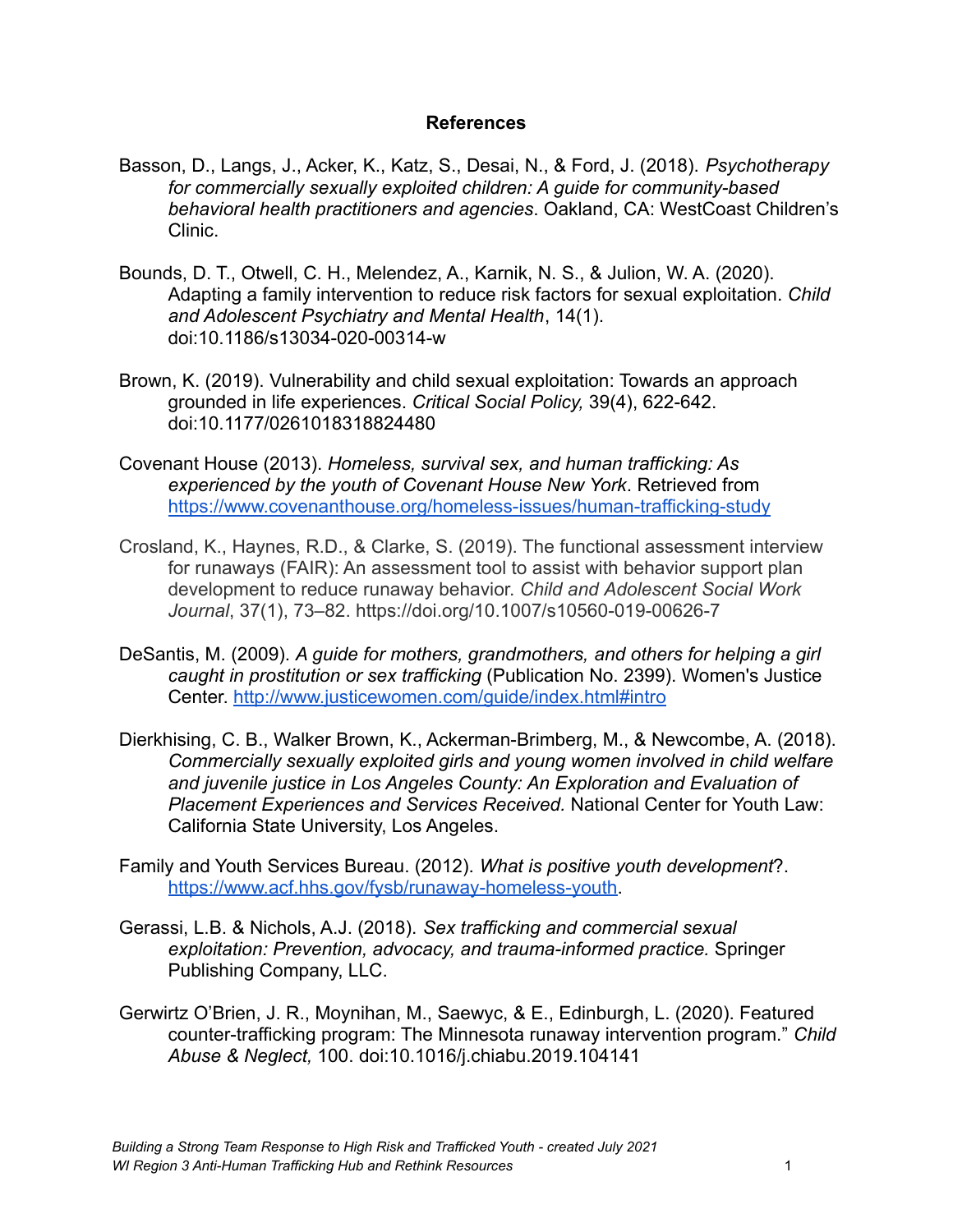- Gibbs, D.A., Hardison Walters, J.L., Lutnick, A., Miller, & S., Kluckman, M. (2015). Services to domestic minor victims of sex trafficking: Opportunities for engagement and support. *Children and Youth Services Review*, 54. doi:10.1016/j.childyouth.2015.04.003
- Hallett, S. (2015). 'An uncomfortable comfortableness': 'Care', child protection and child sexual exploitation. *British Journal of Social Work*, 46(7), 2137-2152. doi:10.1093/bjsw/bcv136
- Hershberger, A. R., Sanders, J., Chick, C., Jessup, M., Hanlin, H., & Cyders, M. A. (2018). Predicting running away in girls who are victims of commercial sexual exploitation. *Child Abuse & Neglect*, 79, 269-278. doi:10.1016/j.chiabu.2018.02.023
- Hickle, K. & Hallett, S. (2015). Mitigating harm: Considering harm reduction principles in work with sexually exploited young people. *Children & Society*, 30(4), 302-313. doi:10.1111/chso.12145
- Landers, M., Johnson, M. H., Armstrong, M. I., Mcgrath, K., & Dollard, N. (2019). Exploring relationships as mediators of treatment outcomes among commercially sexually exploited youth. *Child Abuse & Neglect*, 100. doi:10.1016/j.chiabu.2019.104095
- Lloyd, R. (2018). Social work practice with survivors of sex trafficking and commercial sexual exploitation. In 1198510826 894956684 A. J. Nichols, 1198510827 894956684 T. Edmond, & 1198510828 894956684 E. C. Heil (Authors), Social work practice with survivors of sex trafficking and commercial sexual exploitation (pp. 51-69). New York, NY: Columbia University Press.
- Praed Foundation (2010). *Child and adolescent needs and strengths: An information integration tool*. CANS-CSE Version 1.3 Manual
- Moynihan,M., Pitcher, C., & Saewyc, E. (2018). Interventions that foster healing among sexually exploited children and adolescents: A systematic review. *Journal of Child Sexual Abuse*, 27(4), 403-423. doi: 10.1080/10538712.2018.1477220
- McCreary Youth Foundation (2004). *Dealing with issues of sexual exploitation: A guide for parents* (Publication). Vancouver, British Columbia.
- Sahl, S., & Knoepke, C. (2018). Using shared decision making to empower sexually exploited youth. *Journal of the American Academy of Child & Adolescent Psychiatry*, *57*(11), 809–812. https://doi.org/10.1016/j.jaac.2018.07.873
- Sapiro, B., Johnson, L., Buttner, C., Simmel, C., & Postmus, J., (2015) *Addressing the deeds of domestically trafficked adolescents in New Jersey*. Rutgers University School of Social Work.